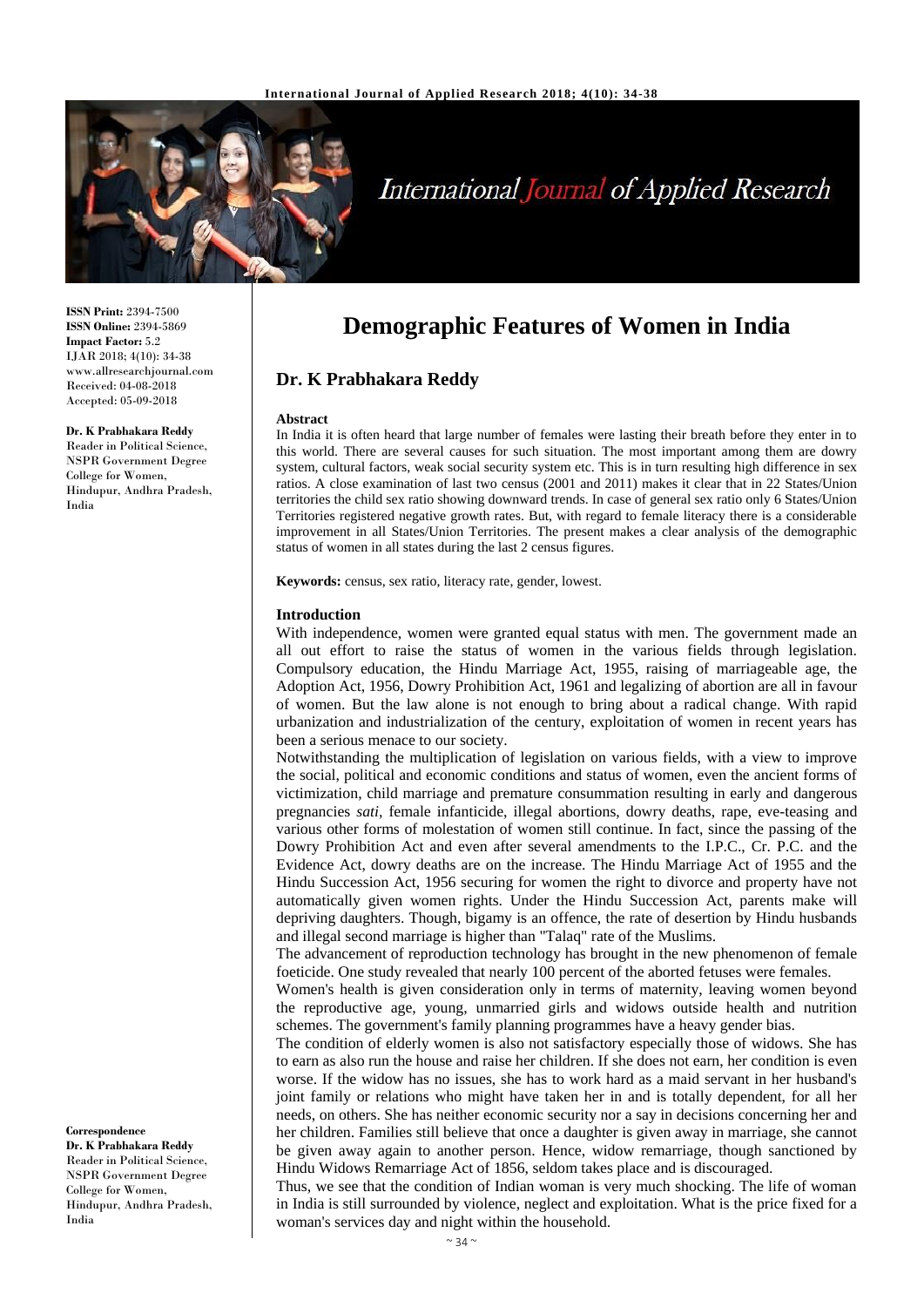Love is the reward, but where the reward of the husband and the in-laws is don't appreciate the bride's services. Perhaps nowhere, except the fire on her clothes and her body. This is happening everywhere in our country these days and the number is increasing alarmingly. Even the educated urban and well informed women are exposed to such events. *The Committee on the Status of Women in India* rightly concludes that "the entire exercise of our committees has indicated that in certain important areas and for certain sections of the female population there has been repression from the normative attitudes developed during the freedom movement. Large section of women has suffered a decline of economic status. Even after the promulgation of these laws (legal measures), the protection enjoyed by the large masses of women from exploitation and injustice is negligible. Though women don't numerically constitute a minority, they are beginning to acquire the features of a minority community by the recognized dimensions of inequality of class, economic situation, status (social position) and political power. The chasm between the values of a new social order proclaimed by the constitution and the realities of contemporary Indian society as far as women's rights are concerned remains as great as at the time of independence.

#### **Sex Ratio in India**

Sex ratio is used to describe the number of females per 1000 of males. Sex ratio is a valuable source for finding the population of women in India and what is the ratio of women to that of men in India. Table 1 furnishes all such details.

| S. No           | <b>State</b>                | 2011 Census      |                        | 2001 Census      |                        |
|-----------------|-----------------------------|------------------|------------------------|------------------|------------------------|
|                 |                             | <b>Sex Ratio</b> | <b>Child Sex ratio</b> | <b>Sex Ratio</b> | <b>Child Sex ratio</b> |
|                 | India                       | 943              | 919                    | 933              | 927                    |
| 1               | Kerala                      | 1084             | 964                    | 1058             | 960                    |
| $\overline{c}$  | Pondicherry                 | 1037             | 967                    | 1001             | 967                    |
| 3               | Tamil Nadu                  | 996              | 943                    | 987              | 942                    |
| $\overline{4}$  | Andhra Pradesh              | 993              | 939                    | 978              | 961                    |
| 5               | Chhattisgarh                | 991              | 969                    | 989              | 975                    |
| 6               | Meghalaya                   | 989              | 970                    | 972              | 973                    |
| $\overline{7}$  | Manipur                     | 985              | 930                    | 974              | 957                    |
| 8               | Orissa                      | 979              | 941                    | 972              | 953                    |
| 9               | Mizoram                     | 976              | 970                    | 935              | 964                    |
| 10              | Goa                         | 973              | 942                    | 961              | 938                    |
| 11              | Karnataka                   | 973              | 948                    | 965              | 946                    |
| 12              | Himachal Pradesh            | 972              | 909                    | 968              | 896                    |
| 13              | Uttarakhand                 | 963              | 890                    | 962              | 908                    |
| 14              | Tripura                     | 960              | 957                    | 948              | 966                    |
| 15              | Assam                       | 958              | 962                    | 935              | 965                    |
| 16              | West Bengal                 | 950              | 956                    | 934              | 960                    |
| 17              | Jharkhand                   | 948              | 948                    | 941              | 965                    |
| 18              | Lakshadweep                 | 946              | 911                    | 948              | 959                    |
| 19              | <b>Arunachal Pradesh</b>    | 938              | 972                    | 893              | 964                    |
| 20              | Nagaland                    | 931              | 943                    | 900              | 964                    |
| 21              | Madhya Pradesh              | 931              | 918                    | 919              | 932                    |
| 22              | Maharashtra                 | 929              | 894                    | 922              | 913                    |
| $\overline{23}$ | Rajasthan                   | 928              | 888                    | 921              | 909                    |
| 24              | Gujarat                     | 919              | 890                    | 920              | 883                    |
| 25              | Bihar                       | 918              | 935                    | 919              | 942                    |
| 26              | <b>Uttar Pradesh</b>        | 912              | 902                    | 898              | 916                    |
| 27              | Punjab                      | 895              | 846                    | 876              | 798                    |
| 28              | Sikkim                      | 890              | 957                    | 875              | 963                    |
| 29              | Jammu and Kashmir           | 889              | 862                    | 892              | 941                    |
| 30              | Haryana                     | 879              | 834                    | 861              | 819                    |
| 31              | Andaman and Nicobar Islands | 876              | 968                    | 846              | 957                    |
| 32              | Delhi                       | 868              | 871                    | 821              | 868                    |
| $\overline{33}$ | Chandigarh                  | 818              | 880                    | 777              | 845                    |
| 34              | Dadra and Nagar Haveli      | 774              | 926                    | 812              | 979                    |
| 35              | Daman and Diu               | 618              | 904                    | 710              | 926                    |

**Table 1:** Sex Ratio in India -2001 and 2011 Census

**Source:** Office of the Registrar General, India.

In the Population Census of 2011 it was revealed that the population ratio in India 2011 is 940 females per 1000 of males. The Sex Ratio 2011 shows an upward trend from the census 2001 data. Census 2001 revealed that there were 933 females to that of 1000 males. Since decades India has seen a decrease in the sex ratio 2011, but since the last two of the decades there has been in slight increase in the sex ratio. Since the last five decades the sex ratio has been moving around 930 of females to that of 1000 of males.

The major cause of the decrease of the female birth ratio in India is considered to be the violent treatments meted out to the girl child at the time of the birth. The Sex Ratio in India

was almost normal during the phase of the years of independence, but thereafter it started showing gradual signs of decrease. Though the Sex Ratio in India has gone through commendable signs of improvement in the past 10 years, there are still some states where the sex ratio is still low and is a cause of concern for the NGO organizations. One of the states which is showing a decreasing trend in the population of women 2011 and is a cause of concern is Haryana. The state of Haryana has the lowest rate of sex ratio in India and the figure shows a number of 877 of females to that of 1000 of males.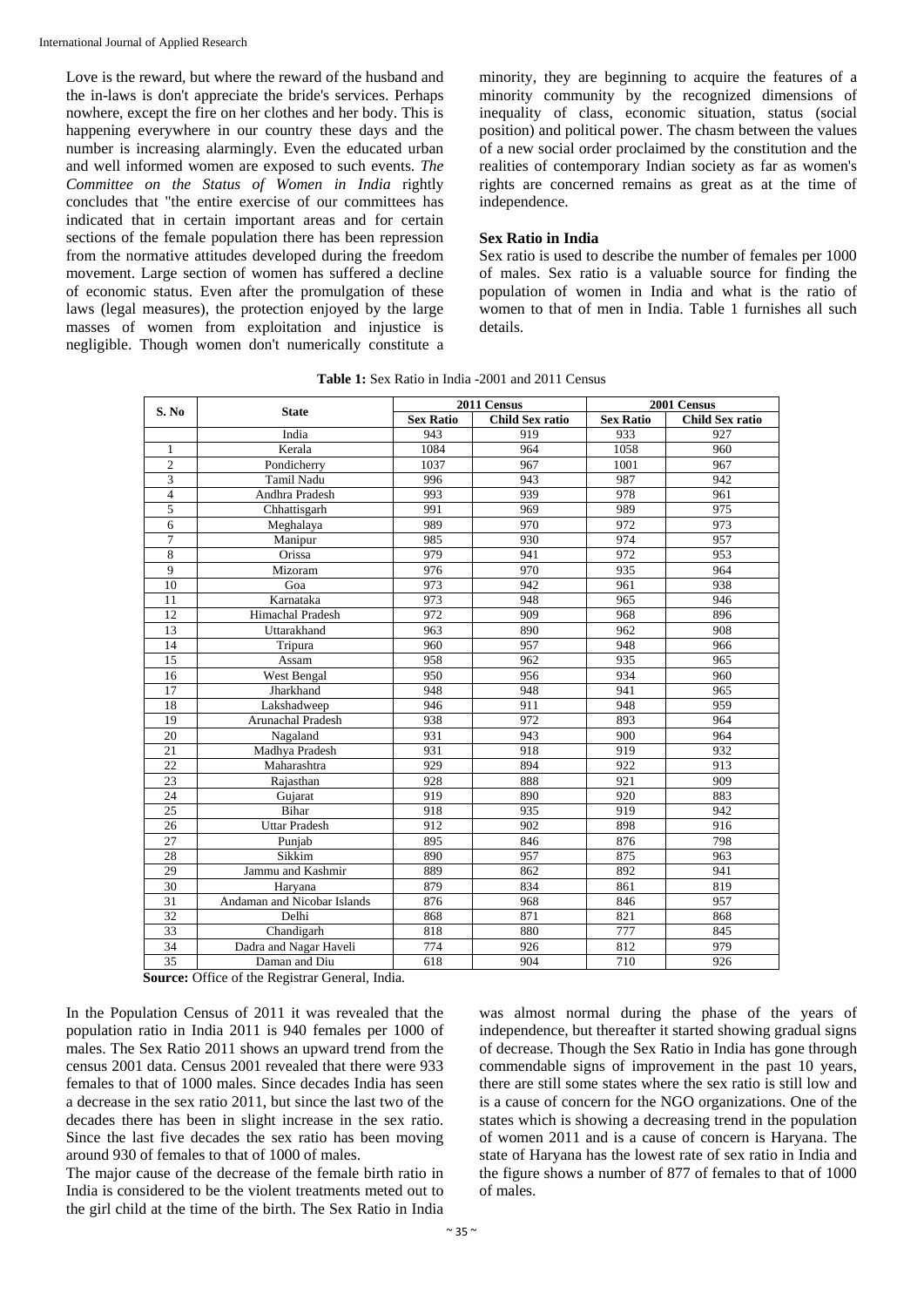There are also states such as Pondicherry and Kerala where the number of women is more than the number of men. Kerala houses a number of 1084 females to that of 1000 males. While Pondicherry and Kerala are the only two states where the number of female is more than the number of men, there are also states in India like that of Karnataka, Andhra Pradesh and Maharashtra where the sex ratio 2011 is showing considerable signs of improvement. Some facts related to the Sex Ratio in India follows, the main cause of the decline of the sex ration in India is due to the biased attitude which is meted out to the women. The main cause of this gender bias is inadequate education. Pondicherry and Kerala houses the maximum number of female while the regions of Daman and Diu and Haryana have the lowest density of female population.

#### **Literacy in India**

In a country like India, literacy is the main foundation for social and economic growth. When the British rule ended in India in the year 1947 the literacy rate was just 12%. Over the years, India has changed socially, economically, and globally. After the 2011 census, literacy rate India 2011 was found to be 74.04%. Compared to the adult literacy rate here the youth literacy rate is about 9% higher. Though this

seems like a very great accomplishment, it is still a matter of concern that still so many people in India cannot even read and write. The numbers of children who do not get education especially in the rural areas are still high. Though the government has made a law that every child under the age of 14 should get free education, the problem of illiteracy is still at large.

Now, if we consider female literacy rate in India, then it is lower than the male literacy rate as many parents do not allow their female children to go to schools. They get married off at a young age instead. Though child marriage has been lowered to very low levels, it still happens. Many families, especially in rural areas believe that having a male child is better than having a baby girl. So the male child gets all the benefits. Today, the female literacy levels according to the Literacy Rate 2011 census are 65.46% where the male literacy rate is over 80%. The literacy rate in India has always been a matter of concern but many NGO initiatives and government ads, campaigns and programs are being held to spread awareness amongst people about the importance of literacy. Also the government has made strict rules for female equality rights. India literacy rate has shown significant rise in the past 10 years. Table 2 gives clear picture.

| S. No          | <b>State</b>                | Literacy           | Male               | <b>Female</b> | % Change         |
|----------------|-----------------------------|--------------------|--------------------|---------------|------------------|
|                | India                       | $\overline{7}4.04$ | $\overline{82.14}$ | 65.46         | 8.66             |
| $\mathbf{1}$   | Kerala                      | 94.00              | 96.11              | 92.07         | 3.14             |
| $\overline{2}$ | Lakshadweep                 | 91.85              | 95.56              | 87.95         | 5.19             |
| $\overline{3}$ | Mizoram                     | 91.33              | 93.35              | 89.27         | 2.53             |
| $\overline{4}$ | Goa                         | 88.70              | 92.65              | 84.66         | 6.69             |
| $\overline{5}$ | Tripura                     | 87.22              | 91.53              | 82.73         | 14.03            |
| 6              | Daman and Diu               | 87.10              | 91.54              | 79.55         | 8.92             |
| $\tau$         | Andaman and Nicobar Islands | 86.63              | 90.27              | 82.43         | 5.33             |
| 8              | Delhi                       | 86.21              | 90.94              | 80.76         | 4.54             |
| 9              | Chandigarh                  | 86.05              | 89.99              | 81.19         | 4.11             |
| 10             | Pondicherry                 | 85.85              | 91.26              | 80.67         | 4.61             |
| 11             | Himachal Pradesh            | 82.80              | 89.53              | 75.93         | 6.32             |
| 12             | Maharashtra                 | 82.34              | 88.38              | 75.87         | 5.46             |
| 13             | Sikkim                      | 81.42              | 86.55              | 75.61         | 12.61            |
| 14             | <b>Tamil Nadu</b>           | 80.09              | 86.77              | 73.44         | 6.64             |
| 15             | Nagaland                    | 79.55              | 82.75              | 76.11         | 12.96            |
| 16             | Uttarakhand                 | 78.82              | 87.40              | 70.01         | $\overline{7.2}$ |
| 17             | Gujarat                     | 78.03              | 85.75              | 69.68         | 8.89             |
| 18             | Manipur                     | 76.94              | 83.58              | 70.26         | 10.33            |
| 19             | West Bengal                 | 76.26              | 81.69              | 70.54         | 7.62             |
| 20             | Dadra and Nagar Haveli      | 76.24              | 85.17              | 64.32         | 18.61            |
| 21             | Punjab                      | 75.84              | 80.44              | 70.73         | 6.19             |
| 22             | Haryana                     | 75.55              | 84.06              | 65.94         | 7.64             |
| 23             | Karnataka                   | 75.36              | 82.47              | 68.08         | 8.72             |
| 24             | Meghalaya                   | 74.43              | 75.95              | 72.89         | 11.87            |
| 25             | Orissa                      | 72.87              | 81.59              | 64.01         | 9.79             |
| 26             | Assam                       | 72.19              | 77.85              | 66.27         | 8.94             |
| 27             | Chhattisgarh                | 70.28              | 80.27              | 60.24         | 5.62             |
| 28             | Madhya Pradesh              | 69.32              | 78.73              | 59.24         | 5.58             |
| 29             | <b>Uttar Pradesh</b>        | 67.68              | 77.28              | 57.18         | 11.41            |
| 30             | Jammu and Kashmir           | $\overline{67.16}$ | 76.75              | 56.43         | 11.64            |
| 31             | Andhra Pradesh              | $\overline{67.02}$ | 74.88              | 59.15         | 6.55             |
| 32             | Jharkhand                   | 66.41              | 76.84              | 55.42         | 12.85            |
| 33             | Rajasthan                   | 66.11              | 79.19              | 52.12         | 5.7              |
| 34             | Arunachal Pradesh           | 65.38              | 72.55              | 57.70         | 11.04            |
| 35             | <b>Bihar</b>                | 61.80              | 71.20              | 51.50         | 14.8             |

**Table 2:** Male Female literacy Rates

**Source:** Office of the Registrar General, India.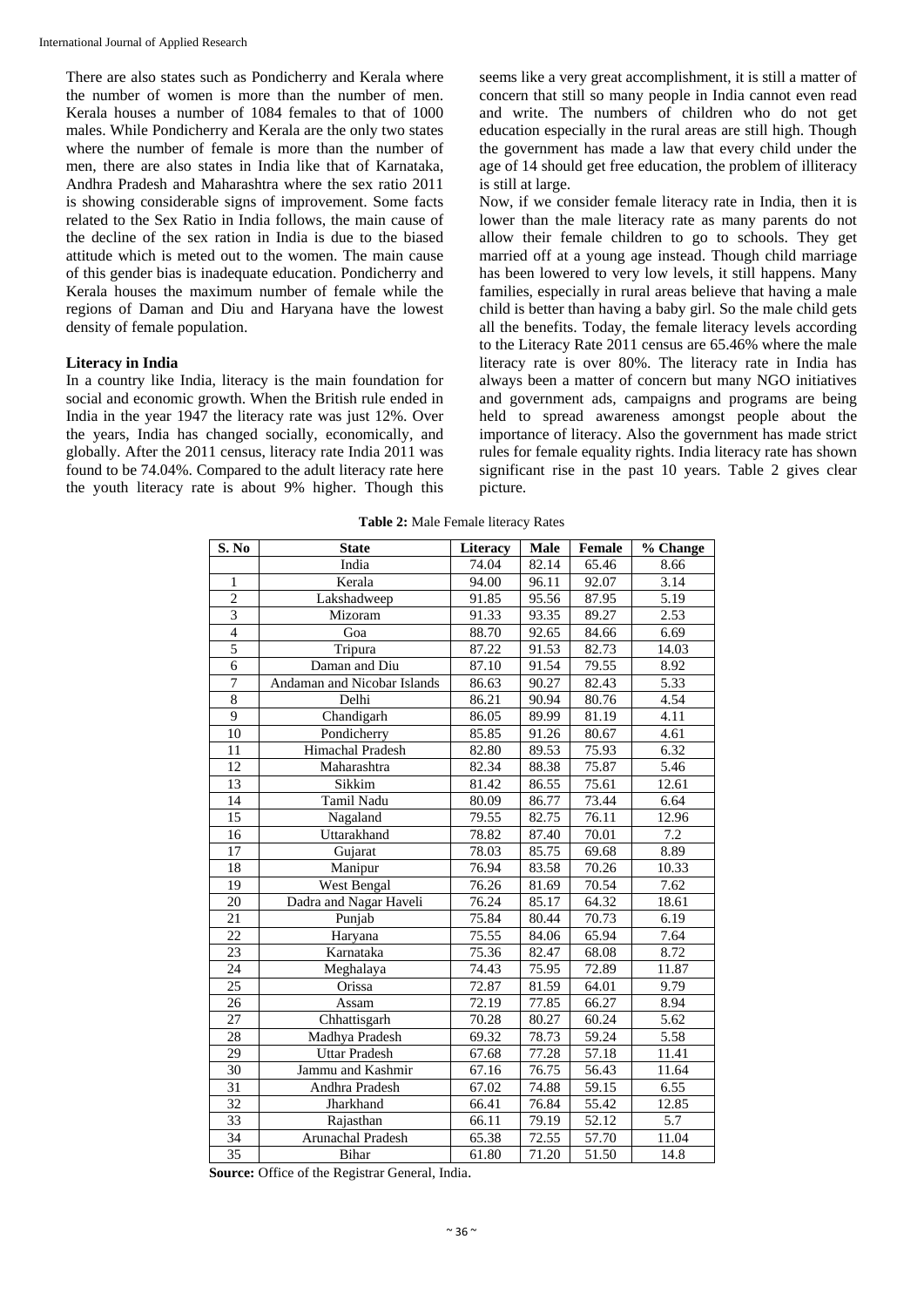Here are some facts about different states literacy rate, Kerala is the only state in India to have 100% literacy rate. It is followed by Goa, Tripura, Mizoram, Himachal Pradesh, and Maharashtra, Sikkim. The lowest literacy rate in India is seen in the state of Bihar. We also need to think why is the literacy rate is low here in India compared to other developed countries. Basically the population in India is very high. Being the 7th largest country its population stands 2nd in the world after China. There are over 1 billion people in India. The number of schools and educational centers especially in rural areas is less. Even today many people are below the poverty line. Also people aren't aware that children should get free education according to the law. Here are some facts about different states literacy rate, Kerala is the only state in India to have 100% literacy rate. It is followed by Goa, Tripura, Mizoram, Himachal Pradesh, and Maharashtra, Sikkim. The lowest literacy rate in India is seen in the state of Bihar. We also need to think why is the literacy rate is low here in India compared to other developed countries. Basically the population in India is very high. Being the 7th largest country its population stands 2nd in the world after China. There are over 1 billion people in India. The number of schools and educational centers especially in rural areas is less. Even today many people are below the poverty line. Also people aren't aware that children should get free education according to the law.

#### **Gender Wise Literacy Rate**

Table 3 gives the details of literacy rate of males and females during 1951 to 2011.

**Table 3:** Literacy Rate by Sex - India: 1951 To 2011

| <b>Census Year</b> | <b>Persons</b> | <b>Males</b> | <b>Females</b> |
|--------------------|----------------|--------------|----------------|
| 1951               | 18.33          | 27.16        | 8.86           |
| 1961               | 28.30          | 40.40        | 15.35          |
| 1971               | 34.45          | 45.96        | 21.97          |
| 1981               | 43.57          | 56.38        | 29.76          |
| 1991               | 52.21          | 64.13        | 39.29          |
| 2001               | 64.84          | 75.26        | 53.67          |
| 2011               | 74.04          | 82.14        | 65.46          |

**Source:** Office of the Registrar General, India.

It is evident from table 3.3 that the literacy rate of females is growing expeditiously from 1991 onwards than the males over different census years. According to 1991 census the female literacy rate is 39.29, which registered 9.53 per cent growth compared to previous census. During the same period the male literacy rate increased 7.75 per cent. In 2001 and 2011 the growth in female literacy rate is 14.38 per cent and 11.79 per cent respectively. On the other hand the male literacy rate during the same period i.e. 2001 and 2011 census is 11.13 per cent and 6.88 per cent respectively. It can be concluded that gender disparity in the literacy rate in India is slowly reducing.

It is further evident from the above table that as per 2011 census, the overall literacy rate in India has shown improvement of nearly 9.20 per cent. It has gone up to 74.04 per cent in 2011 from 64.84 per cent in 2001, this registering an increase of over 9 per cent in the last 10 years.

#### **State Wise Literacy Rate**

The State wise male and female literacy rates as per 2011 census are presented in table 3.4.

| SI.             | <b>State/Union</b>       |                          | Male Literacy Female Literacy Total |                  |
|-----------------|--------------------------|--------------------------|-------------------------------------|------------------|
| No.             | <b>Territory</b>         | Rate                     | Rate                                |                  |
|                 | <b>States</b>            |                          |                                     |                  |
| $\mathbf{1}$    | Andhra Pradesh           | 75.6                     | 59.7                                | 67.7             |
| $\overline{c}$  | <b>Arunachal Pradesh</b> | 73.7                     | 59.6                                | 67.0             |
| $\overline{3}$  | Assam                    | 78.8                     | 67.3                                | 73.2             |
| $\overline{4}$  | Bihar                    | 73.5                     | 53.3                                | 63.8             |
| 5               | Chhattisgarh             | 81.5                     | 60.6                                | 71.0             |
| 6               | Delhi                    | 91.0                     | 80.9                                | 86.3             |
| 7               | $\overline{G}$ oa        | $\overline{92.8}$        | 81.8                                | 87.4             |
| 8               | Gujarat                  | 87.2                     | 70.7                                | 79.3             |
| $\overline{9}$  | Haryana                  | 85.4                     | 66.8                                | 76.6             |
| $\overline{10}$ | <b>Himachal Pradesh</b>  | 90.8                     | 76.6                                | 83.8             |
| 11              | Jammu & Kashmir          | 78.3                     | 58.0                                | 68.7             |
| 12              | Jharkhand                | 78.5                     | 56.2                                | 67.6             |
| 13              | Karnataka                | 82.8                     | 68.1                                | 75.6             |
| $\overline{14}$ | Kerala                   | 96.0                     | 92.0                                | 93.9             |
| 15              | Madhya Pradesh           | 80.5                     | 60.0                                | 70.6             |
| 16              | Maharashtra              | 89.8                     | 75.5                                | 82.9             |
| 17              | Manipur                  | 86.5                     | 73.2                                | $\frac{1}{79.8}$ |
| 18              | Meghalaya                | 77.2                     | 73.8                                | 75.5             |
| 19              | Mizoram                  | 93.7                     | 89.4                                | 91.6             |
| $\overline{20}$ | Nagaland                 | 83.3                     | 76.7                                | 80.1             |
| 21              | Orissa                   | 82.4                     | 64.4                                | 73.5             |
| 22              | Punjab                   | 81.5                     | 71.3                                | 76.7             |
| 23              | Rajasthan                | 80.5                     | 52.7                                | 67.1             |
| $2\overline{4}$ | Sikkim                   | 87.3                     | 76.4                                | 82.2             |
| $\overline{25}$ | Tamil Nadu               | 86.8                     | 73.9                                | 80.3             |
| $\overline{26}$ | Tripura                  | 92.2                     | 83.1                                | 87.8             |
| $\overline{27}$ | Uttarakhand              | 88.3                     | 70.7                                | 79.6             |
| $\overline{28}$ | <b>Uttar Pradesh</b>     | 79.2                     | 59.3                                | 69.7             |
| 29              | West Bengal              | 82.7                     | 71.2                                | 77.1             |
|                 |                          | <b>Union Territories</b> |                                     |                  |
| 30              | A & N Islands            | 90.1                     | 81.8                                | 86.3             |
| $\overline{31}$ | Chandigarh               | 90.5                     | 81.4                                | 86.4             |
| $\overline{32}$ | D & N Haveli             | 86.5                     | 65.9                                | 77.7             |
| 33              | Daman & Diu              | 91.5                     | 79.6                                | 87.1             |
| 34              | Lakshadweep              | 96.1                     | 88.2                                | 92.3             |
| 35              | Puducherry               | 92.1                     | 81.2                                | 86.5             |
|                 | All-India                | 82.14                    | 65.46                               | 74.04            |

**Source:** Office of the Registrar General, India

The data in table 4 shows that with regard to highest female literacy rate Kerala stood at the top of ladder with 92 per cent of literates. With regard to female literacy rate the second and third places were occupied by Mizoram (89.4 percent) and Lakshadweep (88.2 percent). Highest male literacy rate is registered in Lakshadweep (96.1 percent) and it is followed by Karnataka (96 percent) and Mizoram (93.7 percent) States in second and third places respectively.

With regard to lowest male literacy rate Bihar (73.5 percent) occupies first place in the country. Arunachal Pradesh (73.7 percent) and Andhra Pradesh (75.6 percent) occupies second and third places with regard to low male literacy rates. Lowest female literacy rate is registered in the State of Rajasthan (52.7 percent). It is followed by Bihar (53.3 percent) Ad Jharkhand (56.2 percent) in that order. In 14 out of 29 State the male literacy rate is lower than average male literacy rate of the country. On the other hand, in case of female literacy rate 10 States have registered less than national average literacy rate. The total literacy rate of 11 States in India is less than national average literacy rate of 74.04 per cent.